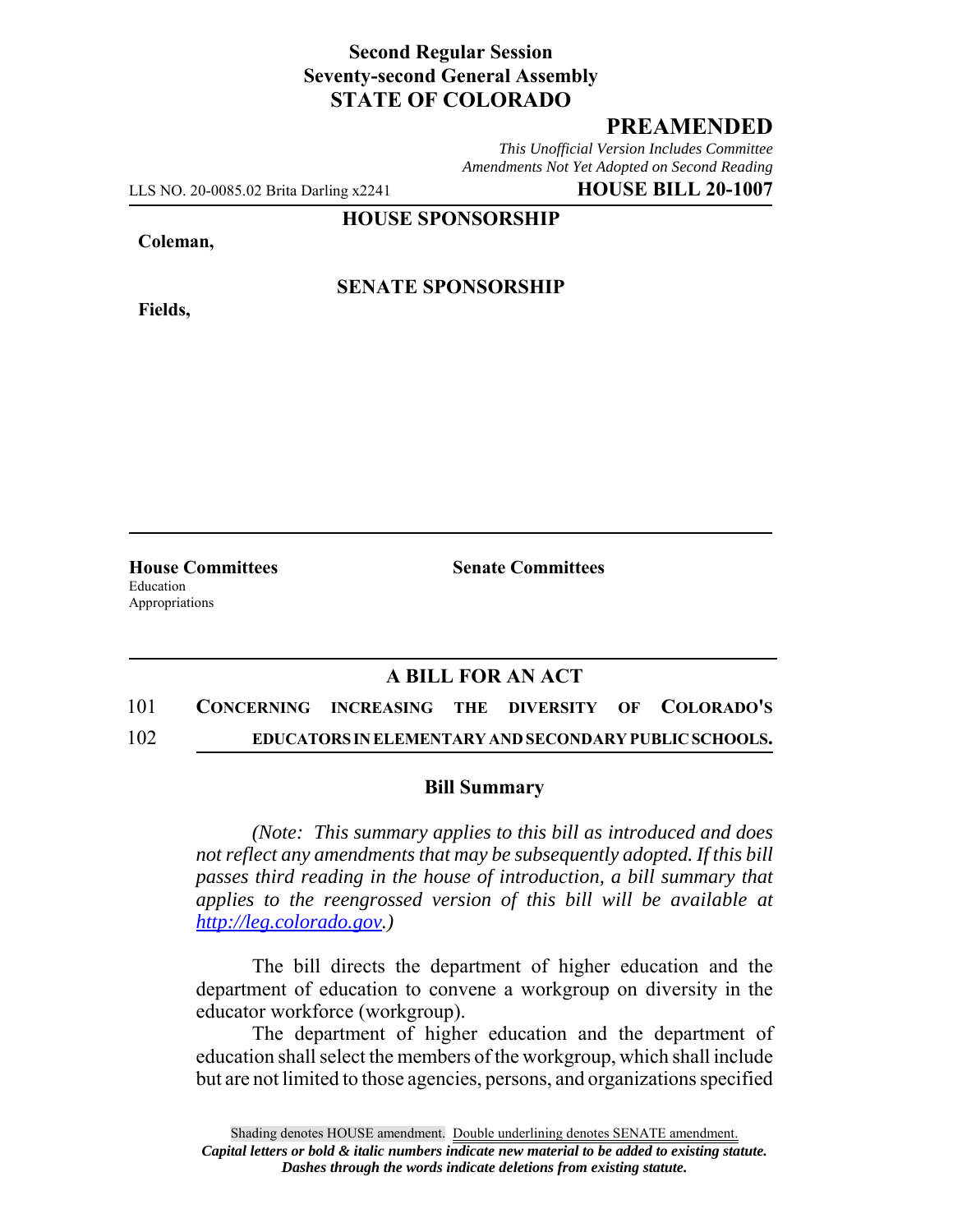in the bill.

The workgroup shall investigate barriers to the preparation, retention, and recruitment of a diverse educator workforce and shall consider strategies to increase diversity in the educator workforce. The bill includes specific issues for the workgroup to consider.

The workgroup shall submit a written report of its findings and recommendations to the education committees of the general assembly no later than September 30, 2021. The workgroup may submit interim findings and recommendations during the 2021 legislative session.

Under current law, the department of higher education reports annually concerning educator preparation programs, including enrollment, graduation rates, outcomes of graduates, and performance on assessments administered for licensure. The bill requires the department to include the required information disaggregated by the candidates' or graduates' gender, race, and ethnicity. Further, the information contained in the annual report must be posted on the department of higher education's and the department of education's websites.

1 *Be it enacted by the General Assembly of the State of Colorado:*

- 2 **SECTION 1.** In Colorado Revised Statutes, **add** 23-1-121.8 as
- 3 follows:
- 

4 **23-1-121.8. Workgroup on diversity in the educator workforce**

5 **- duties - recommendations - report - legislative declaration -**

6 **definitions - repeal.** (1) (a) THE GENERAL ASSEMBLY FINDS AND 7 DECLARES THAT:

8 (I) A HIGH-QUALITY TEACHER IS THE MOST IMPORTANT IN-SCHOOL

- 9 FACTOR FOR STUDENT ACHIEVEMENT;
- 10 (II) FURTHER, STUDENTS BENEFIT FROM SEEING A DIVERSE GROUP
- 11 OF EDUCATORS IN SCHOOL CLASSROOMS;
- 12 (III) IN COLORADO IN 2019, SEVENTY-SIX PERCENT OF ALL 13 TEACHERS ARE WOMEN AND SIXTY-SEVEN PERCENT OF ALL TEACHERS IN 14 COLORADO IDENTIFY AS WHITE WOMEN;
- 15 (IV) HOWEVER, THE STUDENT DEMOGRAPHICS IN COLORADO ARE
- 16 SIGNIFICANTLY MORE DIVERSE AND WILL CONTINUE TO BECOME MORE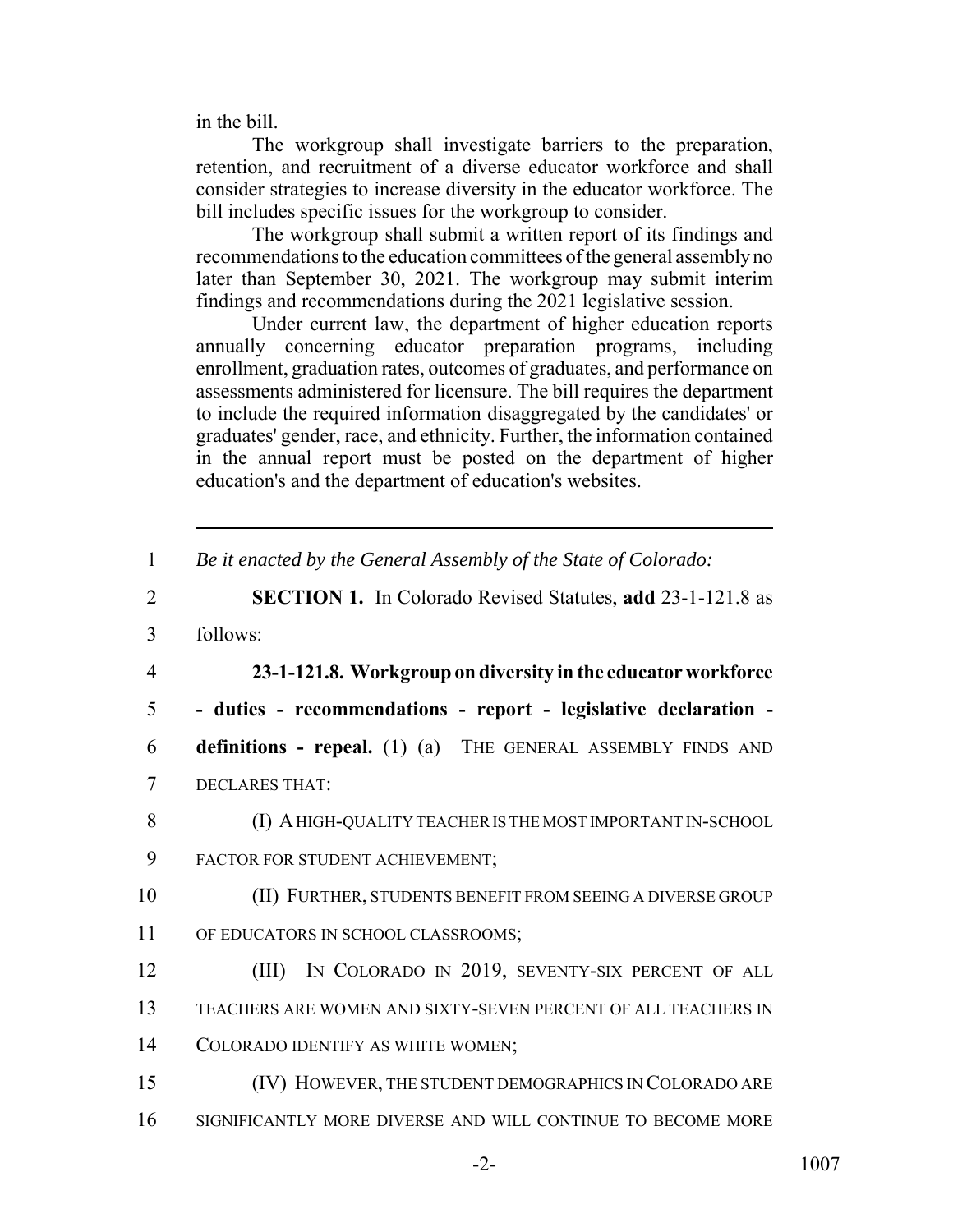DIVERSE. FOR EXAMPLE, NEARLY FORTY-SEVEN PERCENT OF ALL PUBLIC SCHOOL STUDENTS IDENTIFY AS NON-WHITE, AND FOURTEEN PERCENT OF STUDENTS CONSIDER THEMSELVES TO BE ENGLISH LANGUAGE LEARNERS.

 (b) (I) THE GENERAL ASSEMBLY FURTHER FINDS AND DECLARES THAT THERE ARE MANY BARRIERS TO PREPARING, RECRUITING, AND RETAINING A HIGH-QUALITY, DIVERSE EDUCATOR WORKFORCE;

 (II) ONE BARRIER IS HOW TEACHERS ARE LICENSED. A STUDY BY THE NATIONAL COUNCIL ON TEACHER QUALITY REPORTED THAT ONLY FORTY-SIX PERCENT OF ELEMENTARY SCHOOL TEACHING CANDIDATES PASS THEIR LICENSING TEST ON THE FIRST TRY. MOREOVER, ONLY THIRTY-EIGHT PERCENT OF BLACK TEACHING CANDIDATES, FIFTY-FOUR PERCENT OF HISPANIC TEACHING CANDIDATES, AND SEVENTY-FIVE PERCENT OF WHITE TEACHING CANDIDATES PASS THE LICENSING TEST, EVEN AFTER MULTIPLE ATTEMPTS AND EVEN THOUGH THEY COMPLETED AND GRADUATED FROM AN ACCREDITED TEACHER PREPARATION PROGRAM.

 (c) THEREFORE, THE GENERAL ASSEMBLY DECLARES THAT AN IMPORTANT STEP TO INCREASING DIVERSITY AMONG COLORADO'S EDUCATORS IS TO TASK THE COLORADO DEPARTMENT OF HIGHER EDUCATION AND THE COLORADO DEPARTMENT OF EDUCATION TO 21 INVESTIGATE BARRIERS TO AND EFFECTIVE STRATEGIES FOR PREPARING. RECRUITING, AND RETAINING A DIVERSE EDUCATOR WORKFORCE THAT 23 BETTER REFLECTS THE DIVERSITY OF COLORADO'S STUDENTS.

24 (2) AS USED IN THIS SECTION, UNLESS THE CONTEXT OTHERWISE REQUIRES:

**(a) "DEPARTMENT OF EDUCATION" MEANS THE DEPARTMENT OF** EDUCATION CREATED IN SECTION 24-1-115.

-3- 1007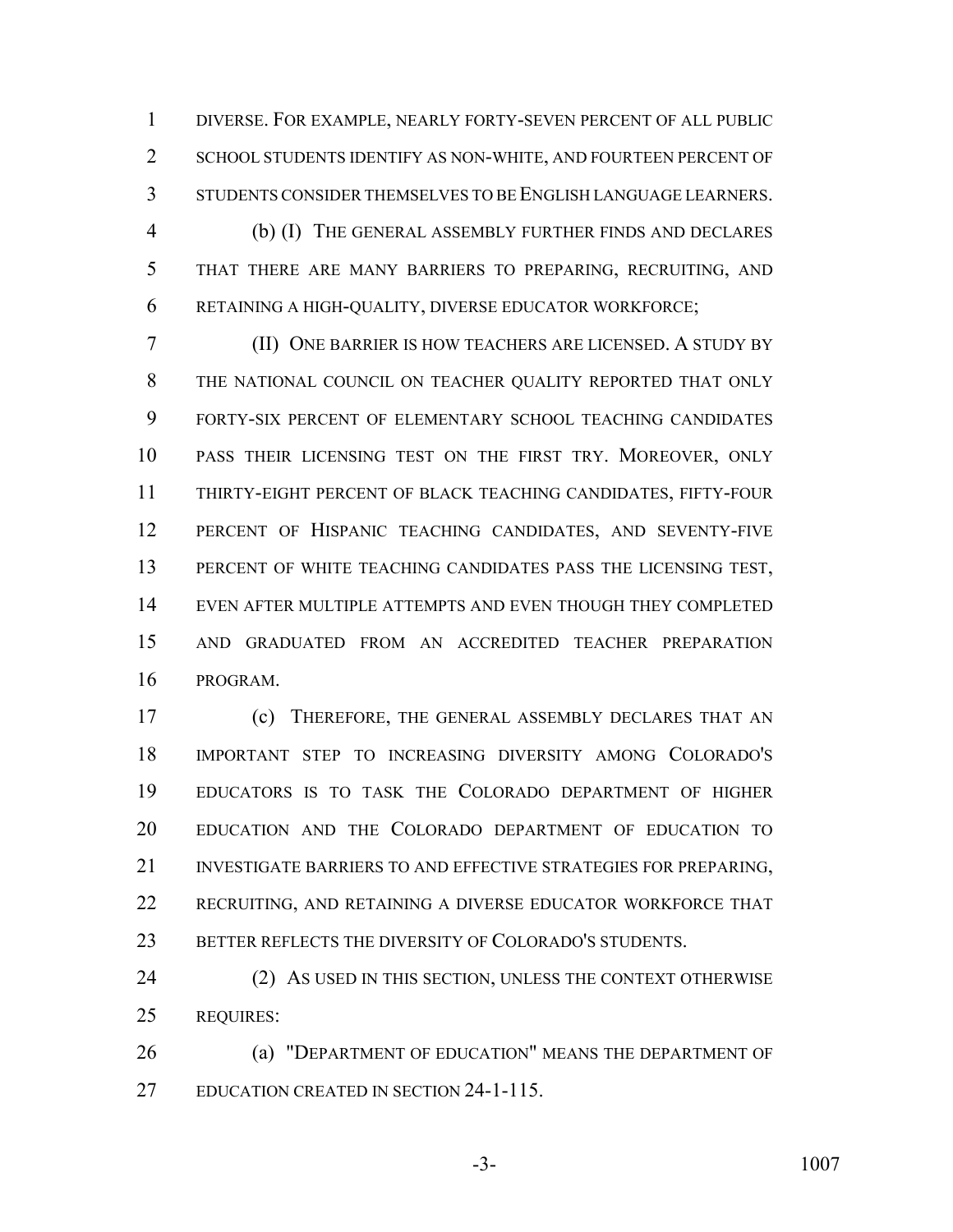(b) "DIVERSE EDUCATOR WORKFORCE" MEANS TEACHERS AND SPECIAL SERVICES PROVIDERS WHO ARE OF A GENDER, ETHNICITY, OR RACE THAT IS UNDERREPRESENTED IN THE EDUCATOR WORKFORCE RELATIVE TO THE GENDER, ETHNICITY, OR RACE OF COLORADO STUDENTS SERVED BY THE EDUCATOR WORKFORCE.

 (3) THE DEPARTMENT OF HIGHER EDUCATION, IN CONJUNCTION WITH THE DEPARTMENT OF EDUCATION, SHALL CONVENE A WORKGROUP TO INVESTIGATE BARRIERS TO THE PREPARATION, RECRUITMENT, AND RETENTION OF A DIVERSE EDUCATOR WORKFORCE AND TO RECOMMEND EFFECTIVE STRATEGIES FOR PREPARING, RECRUITING, AND RETAINING A DIVERSE EDUCATOR WORKFORCE.

 (4) THE DEPARTMENT OF HIGHER EDUCATION AND THE DEPARTMENT OF EDUCATION SHALL SELECT WORKGROUP MEMBERS AND MAY SEEK RECOMMENDATIONS OR NOMINATIONS FROM INTERESTED STAKEHOLDERS. THE SELECTED WORKGROUP MEMBERS MUST INCLUDE BUT ARE NOT LIMITED TO ONE OR MORE OF THE FOLLOWING PERSONS OR ORGANIZATIONS, OR THEIR REPRESENTATIVES:

 (a) A REPRESENTATIVE OF THE DEPARTMENT OF HIGHER EDUCATION;

20 (b) A REPRESENTATIVE OF THE DEPARTMENT OF EDUCATION;

21 (c) DEANS OF TEACHER PREPARATION PROGRAMS AT STATE 22 INSTITUTIONS OF HIGHER EDUCATION;

23 (d) DIRECTORS OF ALTERNATIVE TEACHER PROGRAMS;

(e) REPRESENTATIVES FROM COMMUNITY COLLEGES GOVERNED BY

 THE STATE BOARD FOR COMMUNITY COLLEGES AND OCCUPATIONAL EDUCATION;

(f) TEACHERS SERVING IN TRADITIONAL DISTRICT SCHOOLS WHO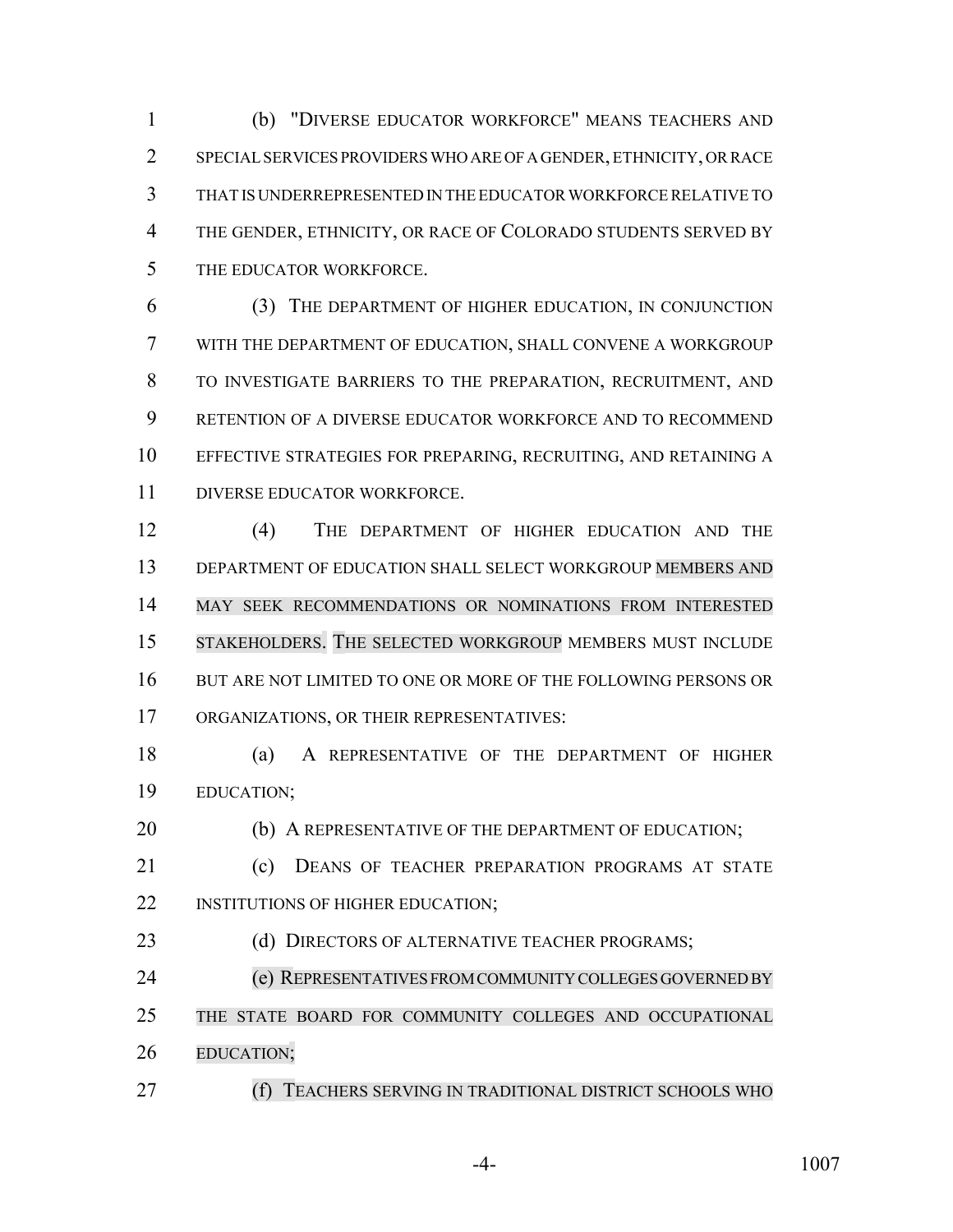HOLD AN INITIAL OR PROFESSIONAL TEACHER'S LICENSE PURSUANT TO

2 ARTICLE 60.5 OF TITLE 22;

(g) TEACHERS SERVING IN DISTRICT CHARTER SCHOOLS;

 (h) PRINCIPALS OR SCHOOL LEADERS OF TRADITIONAL DISTRICT SCHOOLS OR DISTRICT CHARTER SCHOOLS, INCLUDING SCHOOLS THAT HAVE A DIVERSE EDUCATOR WORKFORCE;

 (i) GRADUATES OF TEACHER PREPARATION PROGRAMS, WHO MAY INCLUDE GRADUATES WHO DID NOT PASS THE LICENSING TEST ON THE FIRST TRY;

 (j) RESEARCHERS WITH EXPERTISE IN THE PREPARATION, RECRUITMENT, OR RETENTION OF A DIVERSE EDUCATOR WORKFORCE; AND (k) NONPROFIT OR OTHER ORGANIZATIONS THAT HAVE EXPERTISE 13 IN THE PREPARATION, RECRUITMENT, OR RETENTION OF A DIVERSE EDUCATOR WORKFORCE.

 (5) THE WORKGROUP SHALL INVESTIGATE BARRIERS TO THE PREPARATION, RETENTION, AND RECRUITMENT OF A DIVERSE EDUCATOR WORKFORCE AND SHALL CONSIDER STRATEGIES TO INCREASE DIVERSITY IN THE EDUCATOR WORKFORCE. THE ISSUES CONSIDERED BY THE WORKGROUP MAY INCLUDE BUT ARE NOT LIMITED TO:

**(a) THE DATA AND RECOMMENDATIONS FROM THE DECEMBER 16,** 21 2014, REPORT PREPARED FOR THE DEPARTMENT OF EDUCATION BY AUGENBLICK, PALAICH AND ASSOCIATES TITLED "KEEPING UP WITH THE 23 KIDS: INCREASING MINORITY TEACHER REPRESENTATION IN COLORADO"; (b) EFFECTIVE STRATEGIES TO BUILD A STRONG LOCAL PIPELINE FOR STUDENTS, ESPECIALLY DIVERSE STUDENTS, WHO ARE OR MAY CONSIDER BECOMING EDUCATORS, INCLUDING PAID MENTORSHIPS AND TEACHING AND VOLUNTEER OPPORTUNITIES;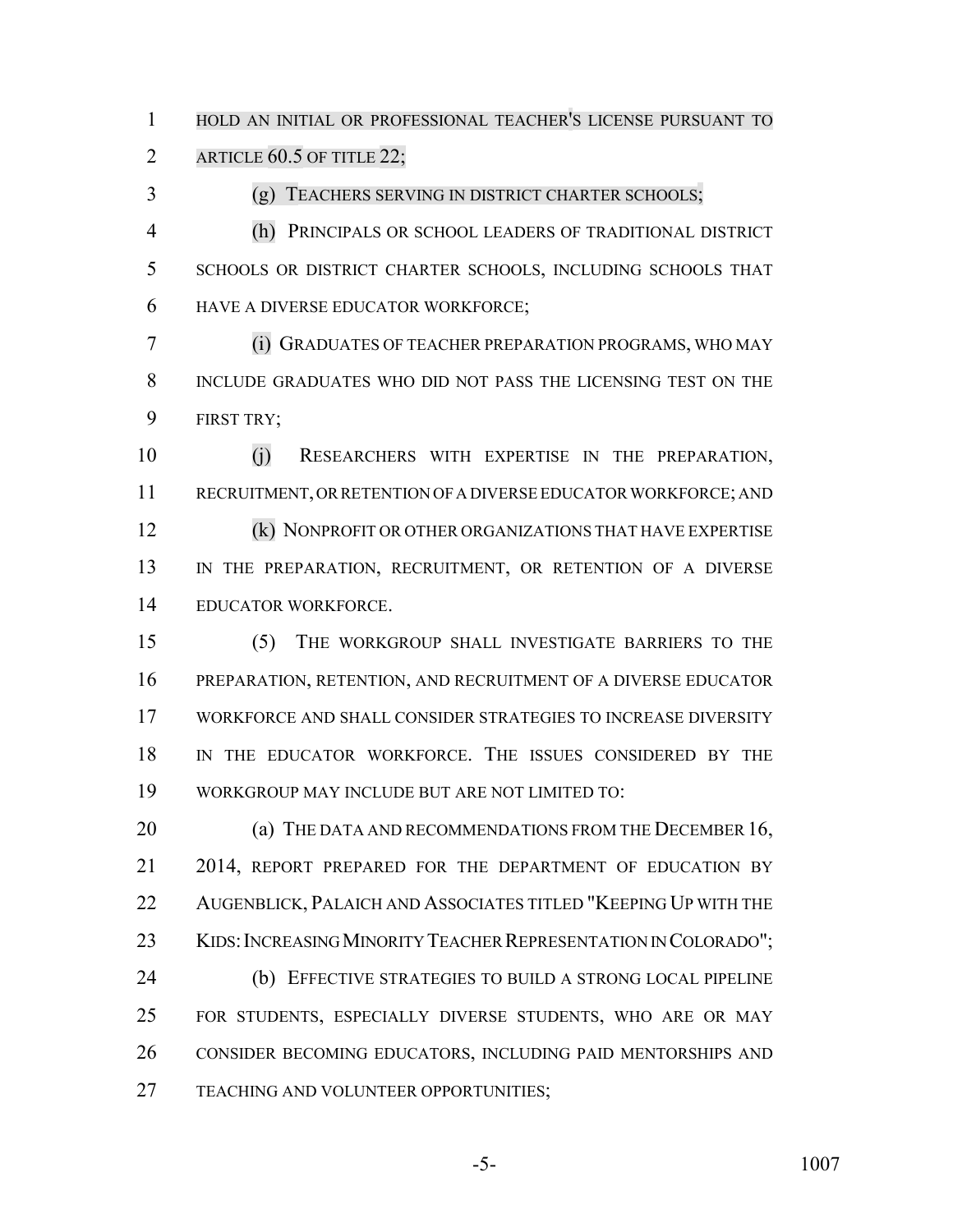(c) EDUCATOR PREPARATION PROGRAMS AND HOW THEY MAY 2 INHIBIT OR PROMOTE SUCCESS FOR DIVERSE EDUCATOR CANDIDATES;

 (d) EFFECTIVE STRATEGIES TO ASSIST PARAPROFESSIONALS, SUBSTITUTE TEACHERS, AND NONCERTIFIED EDUCATORS WHO ARE ENGAGED IN THE PROFESSION BUT WHO ARE NOT LICENSED DUE TO FINANCIAL DIFFICULTIES, DIFFICULTY IN PASSING THE STATE-CERTIFIED CONTENT TEST, DISTANCE TO TESTING LOCATION, PREPARATION AND TESTING FEES, OR FOR OTHER REASONS;

 (e) WHETHER CREATING PARTNERSHIPS BETWEEN SCHOOL DISTRICTS THAT SERVE MINORITY STUDENTS AND MINORITY-SERVING INSTITUTIONS WILL INCREASE THE DIVERSITY OF THE EDUCATOR WORKFORCE; AND

 (f) EFFECTIVE STRATEGIES TO RETAIN THE EXISTING DIVERSE EDUCATOR WORKFORCE IN COLORADO, INCLUDING DIVERSE EDUCATORS IN HARD-TO-STAFF SCHOOLS, WHICH STRATEGIES MAY INCLUDE FINANCIAL INCENTIVES, SUCH AS STIPENDS OR BONUSES, AND ROBUST PROFESSIONAL DEVELOPMENT OPPORTUNITIES.

18 (6) (a) ON OR BEFORE SEPTEMBER 30, 2021, THE DEPARTMENT OF HIGHER EDUCATION AND THE DEPARTMENT OF EDUCATION SHALL SUBMIT A WRITTEN REPORT FROM THE WORKGROUP TO THE EDUCATION COMMITTEES OF THE HOUSE OF REPRESENTATIVES AND THE SENATE, OR ANY SUCCESSOR COMMITTEES, CONCERNING:

23 (I) THE WORKGROUP'S FINDINGS, INCLUDING IDENTIFICATION OF EXISTING BARRIERS TO THE PREPARATION, RECRUITMENT, AND RETENTION OF A DIVERSE EDUCATOR WORKFORCE;

26 (II) THE RELEVANCE OF THE FINDINGS AND RECOMMENDATIONS 27 SET FORTH IN THE DECEMBER 16, 2014, REPORT REFERENCED IN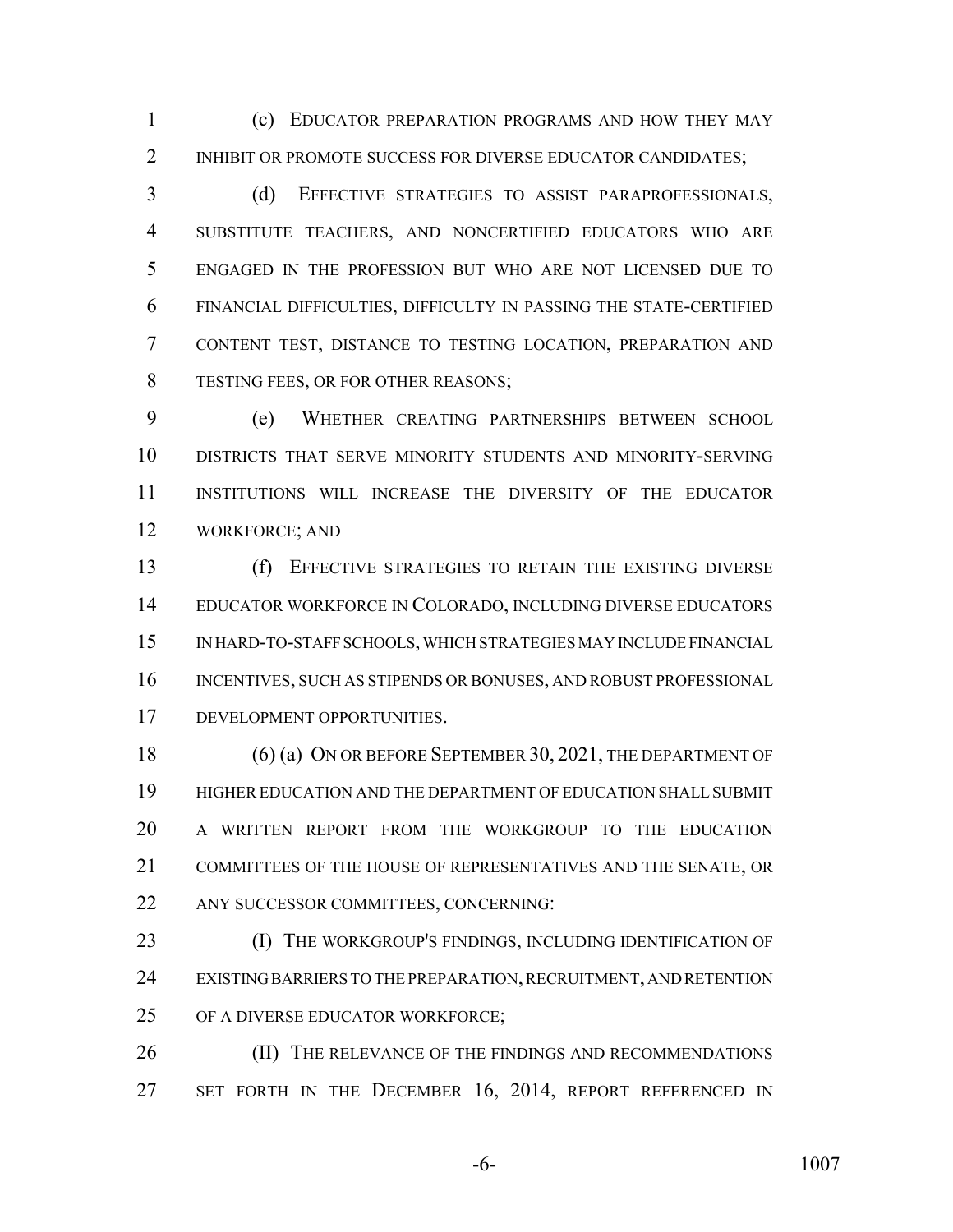1 SUBSECTION  $(5)(a)$  OF THIS SECTION;

 (III) EFFECTIVE STRATEGIES FOR PREPARING, RECRUITING, AND RETAINING A DIVERSE EDUCATOR WORKFORCE IN COLORADO; AND

 (IV) THE WORKGROUP'S RECOMMENDATIONS, INCLUDING ANY NECESSARY CHANGES TO STATUTES OR AGENCY RULES.

 (b) THE WORKGROUP MAY SUBMIT INTERIM FINDINGS AND RECOMMENDATIONS FOR CONSIDERATION DURING THE 2021 REGULAR LEGISLATIVE SESSION PRIOR TO THE COMPLETION OF THE FINAL WRITTEN 9 REPORT PURSUANT TO SUBSECTION (6)(a) OF THIS SECTION.

(7) THIS SECTION IS REPEALED, EFFECTIVE JULY 1, 2022.

 **SECTION 2.** In Colorado Revised Statutes, 23-1-121, **amend** (6) as follows:

 **23-1-121. Commission directive - approval of educator preparation programs - review - legislative declaration.** (6) (a) NOTWITHSTANDING THE PROVISIONS OF SECTION 24-1-136 (11)(a)(I) TO THE CONTRARY, the department shall annually prepare a report concerning the enrollment in, graduation rates from, and effectiveness of the review of educator preparation programs authorized 19 by the commission. In addition, the report shall MUST include data on the outcomes of graduates of educator preparation programs pursuant to 21 section 22-2-112 (1)(q).  $C.R.S.$  The report shall MUST also state the percentage of educator candidates graduating from each program during 23 the preceding twelve months that WHO applied for and received an initial 24 license pursuant to section 22-60.5-201  $C.R.S.,$  and the percentage of the graduates who passed the assessments administered pursuant to section 26 22-60.5-203, C.R.S., INCLUDING THE PERCENTAGE OF GRADUATES WHO PASSED THE ASSESSMENTS ON THE FIRST ATTEMPT. For purposes of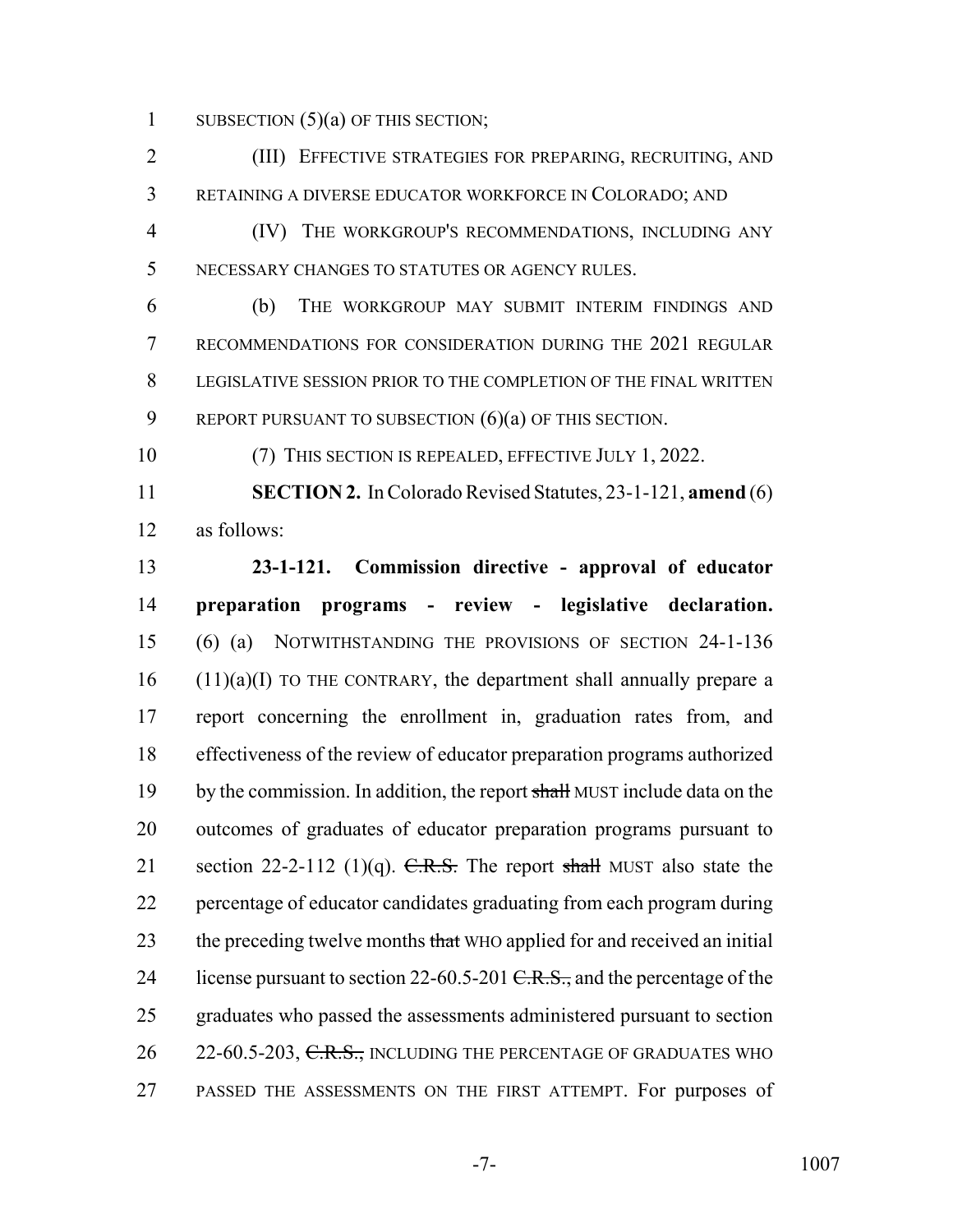completing the report required pursuant to this subsection (6), the department of higher education and the department of education shall share any relevant data that complies with state and federal regulations 4 with the other agency. The department shall provide notice SUBMIT THE REPORT to the education committees of the senate and the house of representatives, or any successor committees. that the report is available to the members of the committees upon request.

(b) (I) THE GENERAL ASSEMBLY FINDS AND DECLARES THAT:

 (A) A HIGH-QUALITY TEACHER IS THE MOST IMPORTANT 10 IN-SCHOOL FACTOR FOR STUDENT ACHIEVEMENT;

 (B) FURTHER, STUDENTS BENEFIT FROM SEEING A DIVERSE GROUP 12 OF EDUCATORS IN SCHOOL CLASSROOMS;

 (C) HOWEVER, THE EDUCATOR WORKFORCE IN COLORADO IS NOT AS DIVERSE AS THE POPULATION OF STUDENTS IT SERVES OR WILL SERVE IN THE FUTURE; AND

 (D) THEREFORE, THE GENERAL ASSEMBLY DECLARES THAT EDUCATOR PREPARATION PROGRAMS MUST CLEARLY AND TRANSPARENTLY SHOW THE FIRST-TIME PASS RATES OF CANDIDATES, ESPECIALLY THOSE CANDIDATES WHO ARE OF A GENDER, RACE, OR ETHNICITY THAT IS UNDERREPRESENTED IN THE EDUCATOR WORKFORCE, AND THAT DIVERSE EDUCATOR CANDIDATES SHOULD HAVE ACCESS TO THE NECESSARY INFORMATION TO DETERMINE WHICH EDUCATOR PREPARATION PROGRAM GIVES THE CANDIDATE THE BEST CHANCE OF SUCCESS AT BECOMING AN EDUCATOR.

 (II) TO THE EXTENT POSSIBLE, THE DEPARTMENT SHALL REPORT ALL DATA AND INFORMATION REQUIRED TO BE REPORTED ANNUALLY 27 PURSUANT TO SUBSECTION  $(6)(a)$  OF THIS SECTION, DISAGGREGATED BY